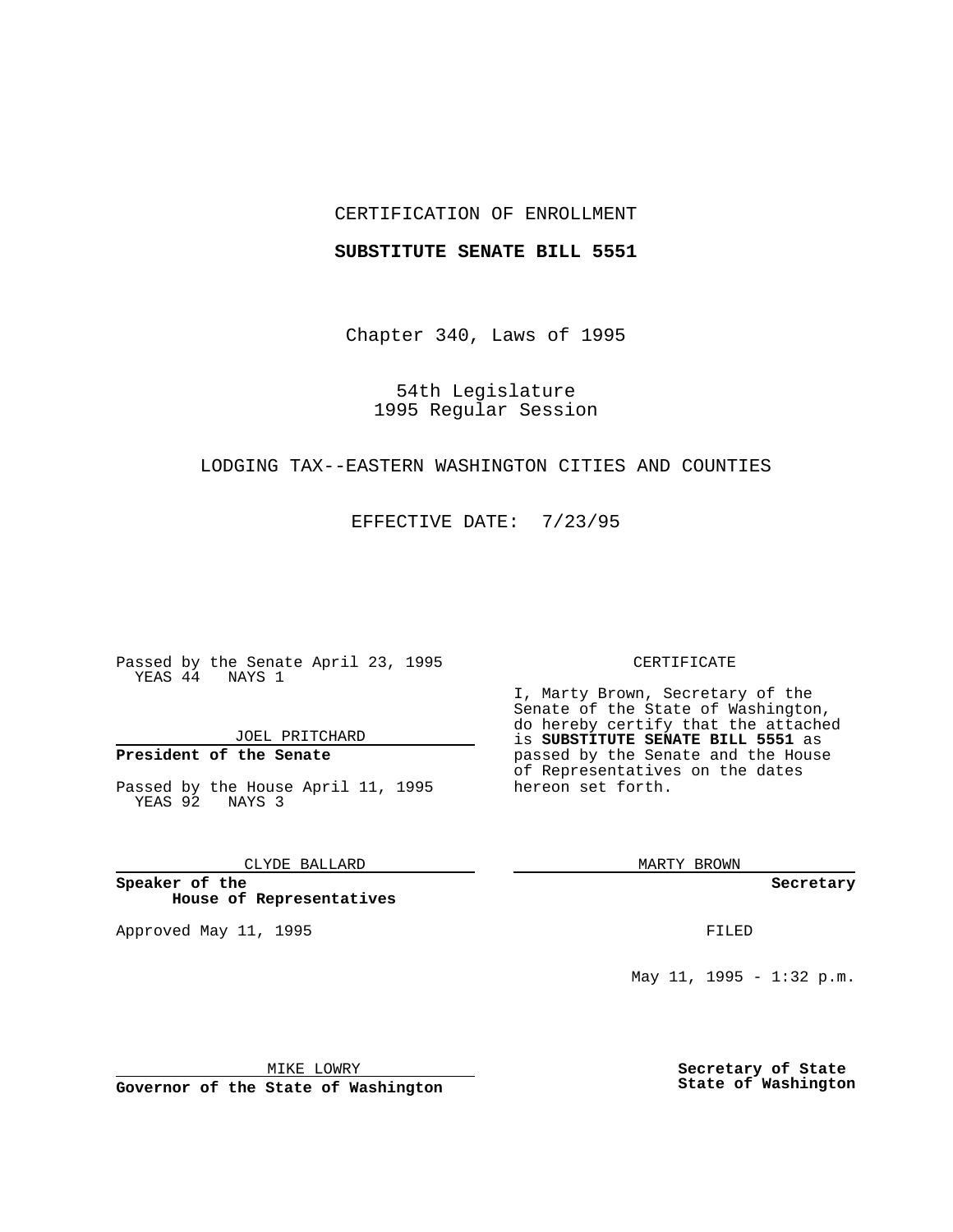# **SUBSTITUTE SENATE BILL 5551** \_\_\_\_\_\_\_\_\_\_\_\_\_\_\_\_\_\_\_\_\_\_\_\_\_\_\_\_\_\_\_\_\_\_\_\_\_\_\_\_\_\_\_\_\_\_\_

\_\_\_\_\_\_\_\_\_\_\_\_\_\_\_\_\_\_\_\_\_\_\_\_\_\_\_\_\_\_\_\_\_\_\_\_\_\_\_\_\_\_\_\_\_\_\_

## AS AMENDED BY THE HOUSE

Passed Legislature - 1995 Regular Session

### **State of Washington 54th Legislature 1995 Regular Session**

**By** Senate Committee on Ways & Means (originally sponsored by Senators Sellar and Snyder)

Read first time 02/23/95.

 AN ACT Relating to the excise taxation of lodging; and adding a new section to chapter 67.28 RCW.

BE IT ENACTED BY THE LEGISLATURE OF THE STATE OF WASHINGTON:

 NEW SECTION. **Sec. 1.** A new section is added to chapter 67.28 RCW to read as follows:

 (1) The legislative body of any city meeting the criteria in subsection (2) or (3) of this section may impose a special excise tax on the sale of or charge made for the furnishing of lodging by a hotel, rooming house, tourist court, motel, trailer camp, and the granting of any similar license to use real property, as distinguished from the renting or leasing of real property, not to exceed the rate specified in the subsection. For the purposes of this tax, it shall be presumed that the occupancy of real property for a continuous period of one month or more constitutes a rental or lease of real property and not a mere license to use or to enjoy the same.

 (2)(a) In a county east of the crest of the Cascade mountains with a population of at least fifty-five thousand but less than sixty-two thousand: